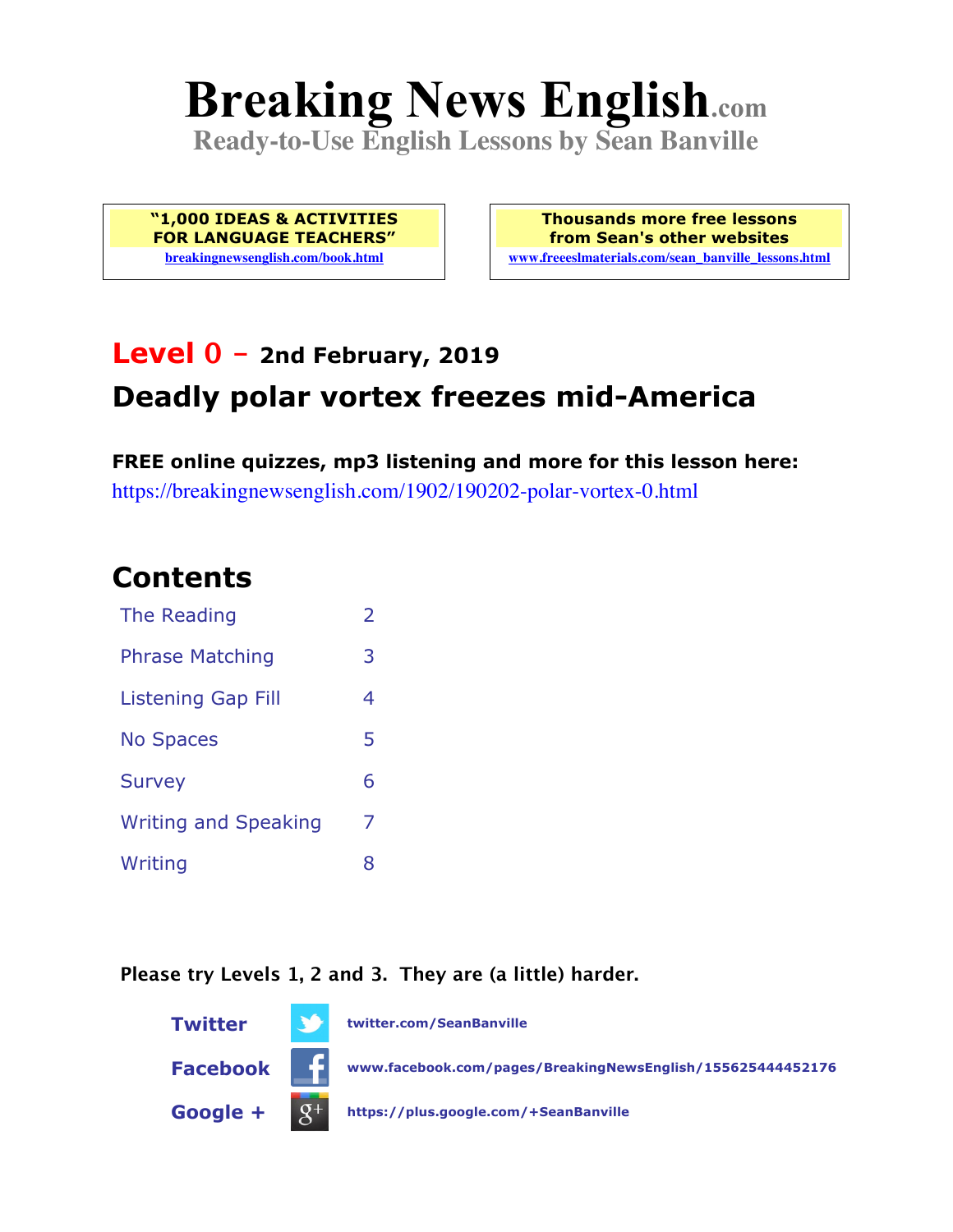### **THE READING**

From https://breakingnewsenglish.com/1902/190202-polar-vortex-0.html

It is colder than Antarctica in many parts of the USA. This is because of a polar vortex - freezing air and wind from the Arctic. This rarely happens. There is a state of emergency in many towns. Schools and businesses have closed. People were told not to travel. They were told not to go outside or breathe the icy air.

The temperature in a part of Minnesota fell to -60º Celsius. The Chicago River and Niagara Falls turned to ice. The cold killed eight people. Officials told people to go outside only if necessary. Freezing air can be dangerous for the skin. It can cause breathing problems. Shoveling snow can also be dangerous.

Sources: https://www.**nytimes.com**/2019/01/30/us/extreme-cold-weather.html https://**thehill.com**/opinion/energy-environment/427652-how-dangerous-and-historic-is-the-polarvortex-hitting-the-midwest https://www.**accuweather.com**/en/weather-news/75-below-zero-polar-vortex-yields-deadly-coldas-thousands-endure-power-cuts-travel-issues-mount-in-midwest/70007291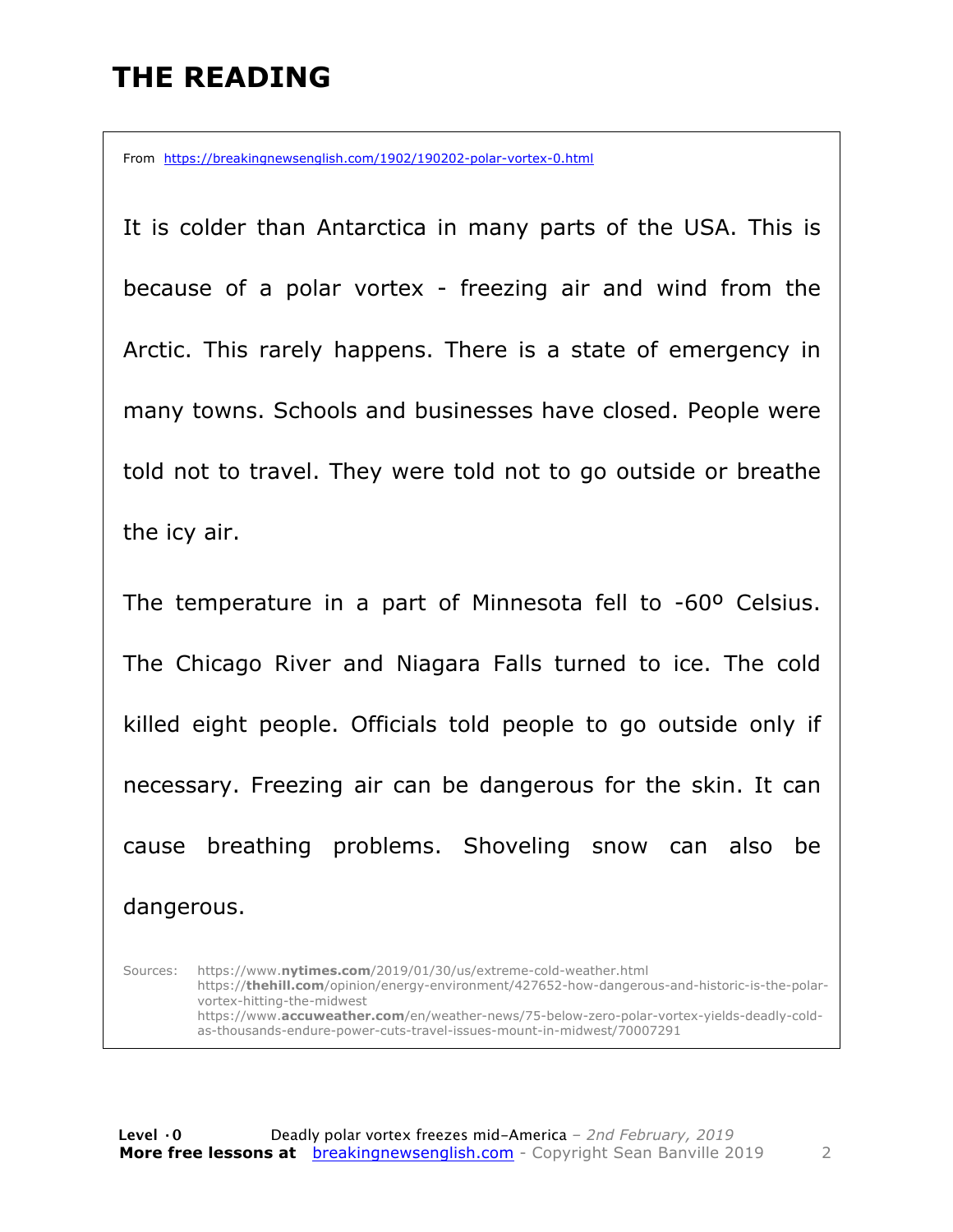### **PHRASE MATCHING**

From https://breakingnewsenglish.com/1902/190202-polar-vortex-0.html

#### **PARAGRAPH ONE:**

| 1. This is because       | a. closed             |
|--------------------------|-----------------------|
| 2. freezing air and wind | b. to go outside      |
| 3. This rarely           | c. of a polar vortex  |
| 4. a state of            | d. icy air            |
| 5. businesses have       | e. happens            |
| 6. People were           | f. emergency          |
| 7. They were told not    | g. from the Arctic    |
| 8. breathe the           | h. told not to travel |
|                          |                       |

#### **PARAGRAPH TWO:**

| 1. The temperature in a          |    | a. to go outside         |
|----------------------------------|----|--------------------------|
| 2. fell to                       |    | b. problems              |
| 3. Niagara Falls turned          |    | c. $-60^{\circ}$ Celsius |
| 4. The cold killed               |    | d. for the skin          |
| 5. Officials told people         |    | e. part of Minnesota     |
| 6. only if                       | f. | eight people             |
| 7. Freezing air can be dangerous | g. | necessary                |
| 8. It can cause breathing        | h. | to ice                   |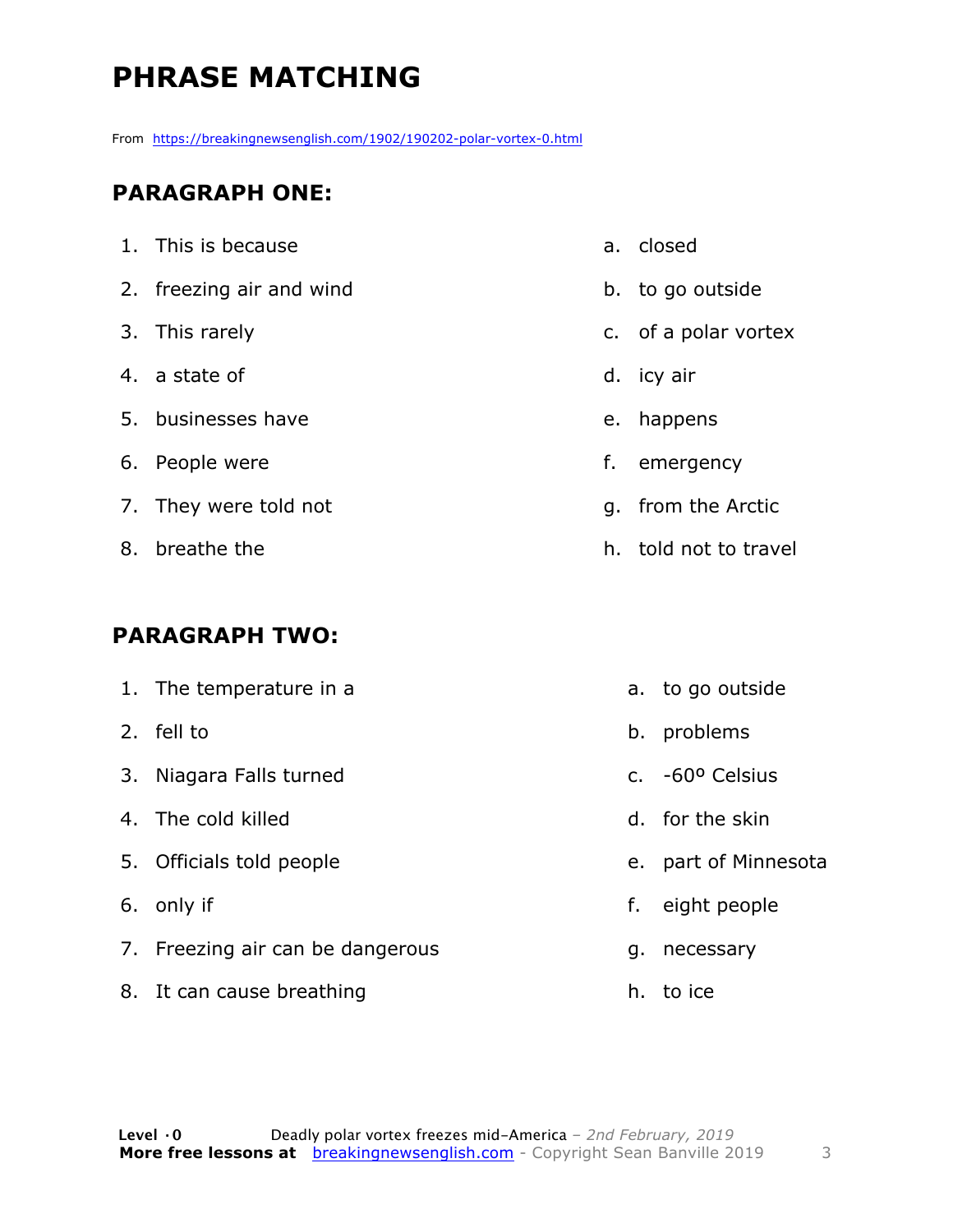### **LISTEN AND FILL IN THE GAPS**

From https://breakingnewsenglish.com/1902/190202-polar-vortex-0.html

|      | wind from the Arctic. $(3)$ _________________________. There is a state |
|------|-------------------------------------------------------------------------|
|      |                                                                         |
|      | have closed. People were told $(5)$ __________________________. They    |
|      |                                                                         |
|      |                                                                         |
|      | Celsius. The Chicago River and Niagara Falls                            |
|      |                                                                         |
|      |                                                                         |
| (10) | dangerous for the skin.                                                 |
|      | (11) ___________________________ breathing problems. Shoveling snow     |
|      |                                                                         |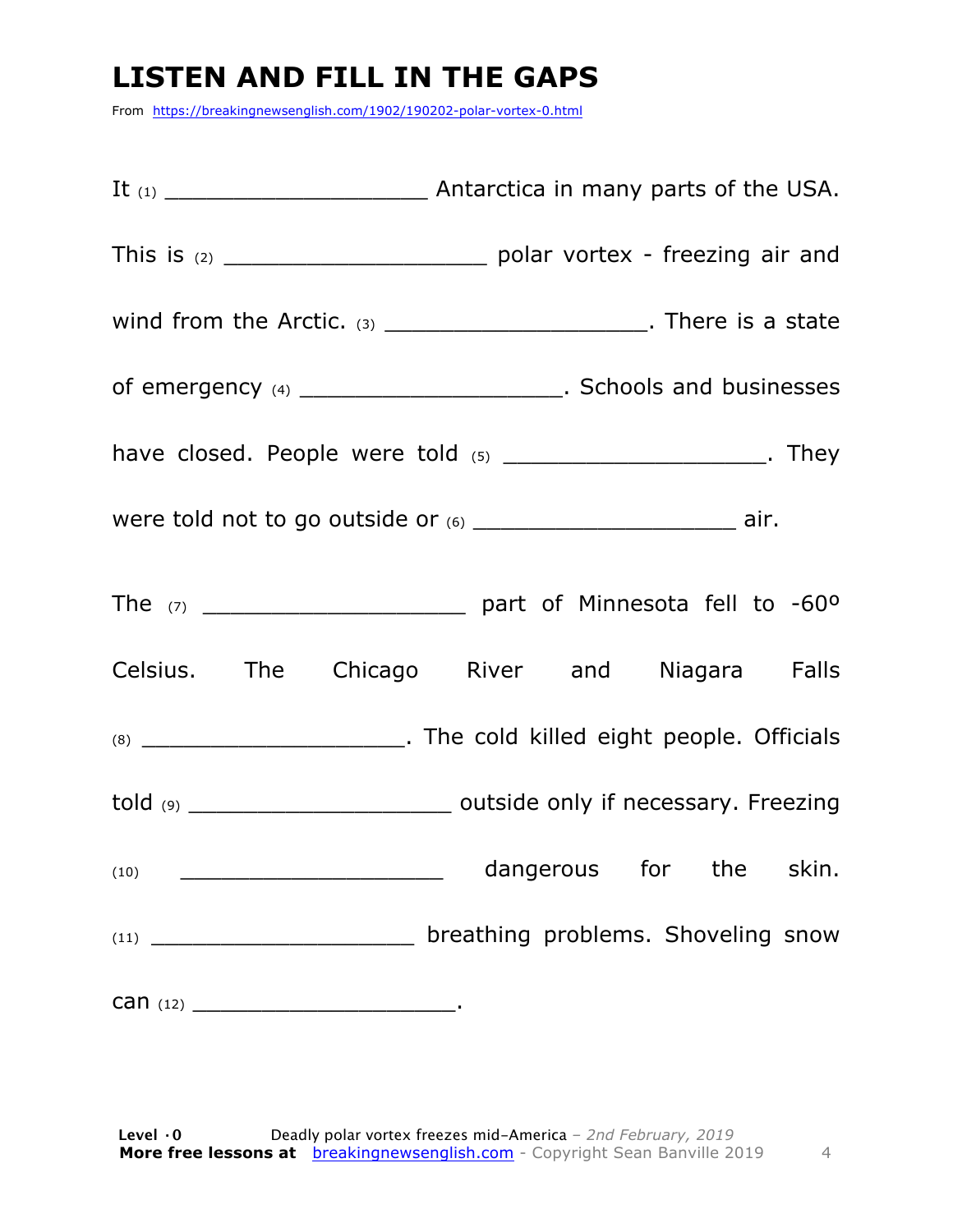## **PUT A SLASH ( / )WHERE THE SPACES ARE**

From https://breakingnewsenglish.com/1902/190202-polar-vortex-0.html

ItiscolderthanAntarcticainmanypartsoftheUSA.Thisisbecauseofapol

arvortex-freezingairandwindfromtheArctic.Thisrarelyhappens.Th

ereisastateofemergencyinmanytowns.Schoolsandbusinesseshavec

losed.Peopleweretoldnottotravel.Theyweretoldnottogooutsideorbr

eathetheicyair.ThetemperatureinapartofMinnesotafellto-60ºCels

ius.TheChicagoRiverandNiagaraFallsturnedtoice.Thecoldkilledeight

people.Officialstoldpeopletogooutsideonlyifnecessary.Freezingairc

anbedangerousfortheskin.Itcancausebreathingproblems.Shoveling

snowcanalsobedangerous.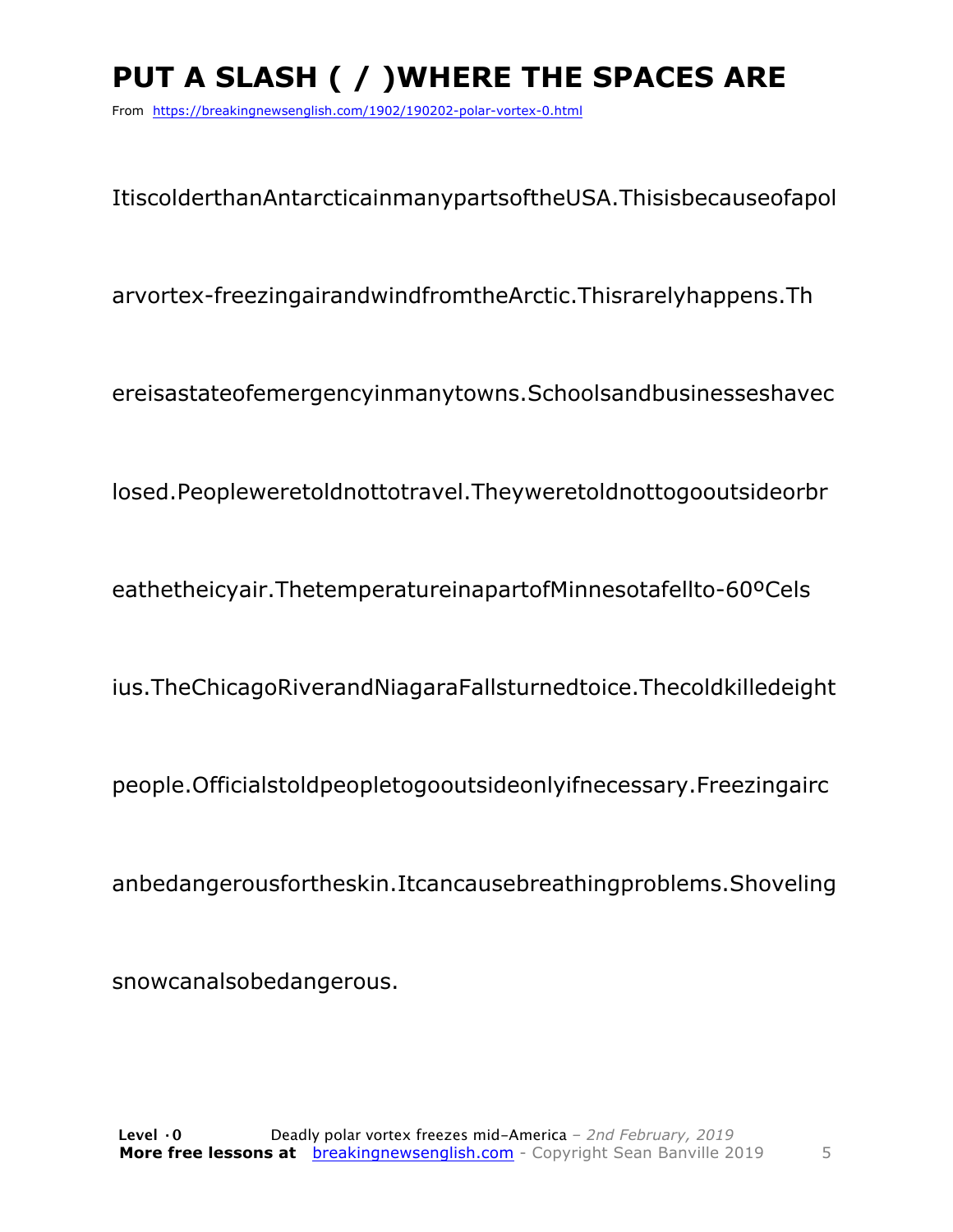### **FREEZING WEATHER SURVEY**

From https://breakingnewsenglish.com/1902/190202-polar-vortex-4.html

Write five GOOD questions about freezing weather in the table. Do this in pairs. Each student must write the questions on his / her own paper. When you have finished, interview other students. Write down their answers.

|      | STUDENT 1 | STUDENT 2 | STUDENT 3 |
|------|-----------|-----------|-----------|
| Q.1. |           |           |           |
| Q.2. |           |           |           |
| Q.3. |           |           |           |
| Q.4. |           |           |           |
| Q.5. |           |           |           |

- Now return to your original partner and share and talk about what you found out. Change partners often.
- Make mini-presentations to other groups on your findings.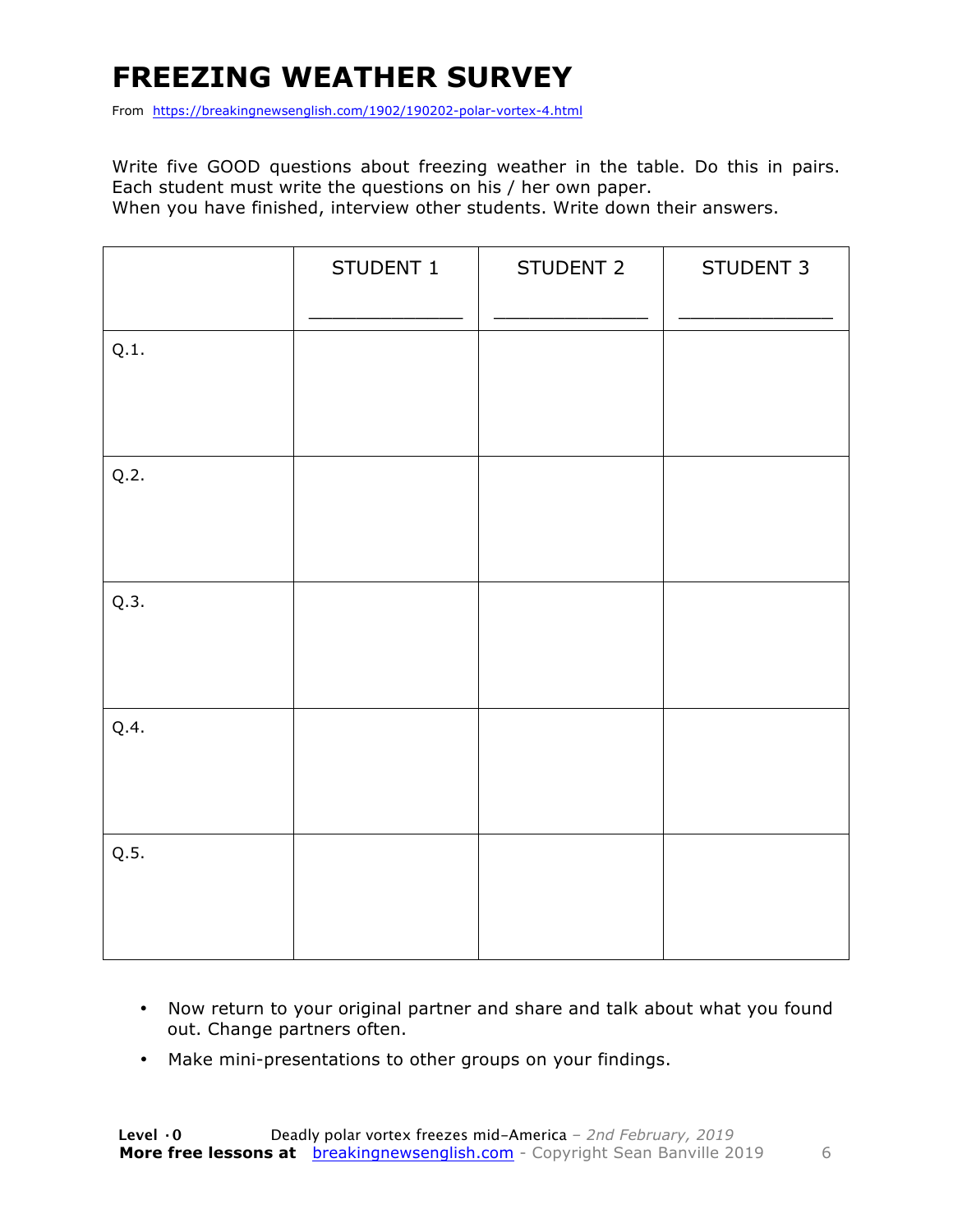### **WRITE QUESTIONS & ASK YOUR PARTNER(S)**

Student A: Do not show these to your speaking partner(s).

| a) |  |  |  |
|----|--|--|--|
| b) |  |  |  |
| c) |  |  |  |
| d) |  |  |  |
| e) |  |  |  |
| f) |  |  |  |

*Deadly polar vortex freezes mid-America – 2nd February, 2019* More free lessons at breakingnewsenglish.com

-----------------------------------------------------------------------------

### **WRITE QUESTIONS & ASK YOUR PARTNER(S)**

Student B: Do not show these to your speaking partner(s).

| a) |  |  |
|----|--|--|
| b) |  |  |
| c) |  |  |
| d) |  |  |
| e) |  |  |
| f) |  |  |
|    |  |  |